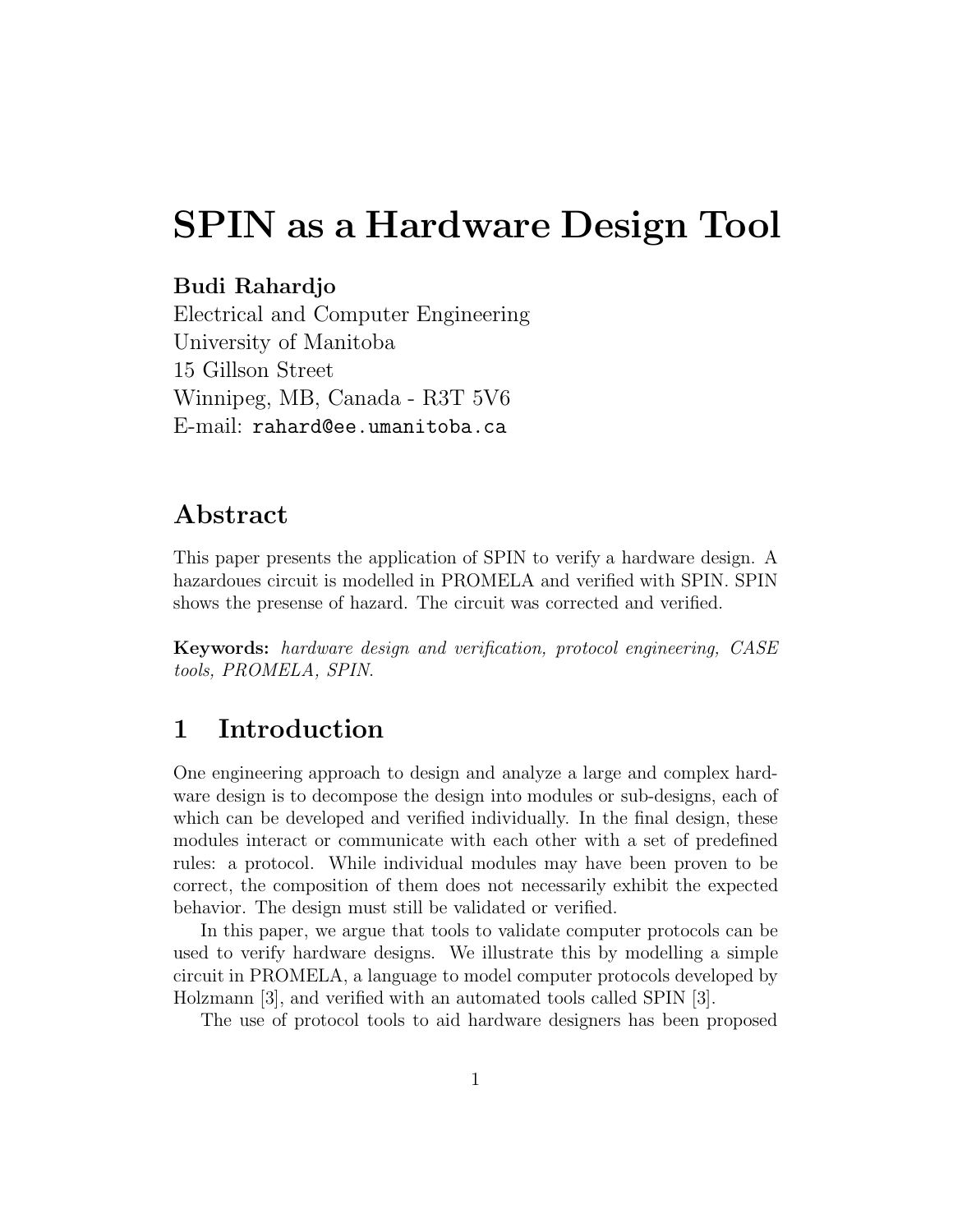in [1]. Another relation between protocol tools (SDL CASE tool in this case) and hardware design is reported in [2].

### **2A hazardous circuit**

In this paper we show the use of SPIN to find hazards in a fundamental-mode circuit, i.e., the circuit must be stabilized completely before another input change can be applied.



Figure 1: A hazardous fundamental-mode circuit

|                                  | ab             |    |    |    |  |  |  |
|----------------------------------|----------------|----|----|----|--|--|--|
| cd                               | 0 <sub>0</sub> | 01 | 11 | 10 |  |  |  |
| 0 <sub>0</sub><br>01<br>11<br>10 |                |    |    |    |  |  |  |

Figure 2: K-map

Figure 1 shows a circuit that contains a hazard (ignore the dashed lines and gate.) Its K-map is shown in figure 2 (ignore the dashed ellipse). The circuit has the following Boolean function:

$$
F = \bar{a}\bar{c}d + bcd \tag{1}
$$

The following explanation will show that the implementation is not a hazardfree one. Depending on the delays of the inverter and wires, during a transition on signal or wire  $c$ , there is a possibility that a spike is generated. A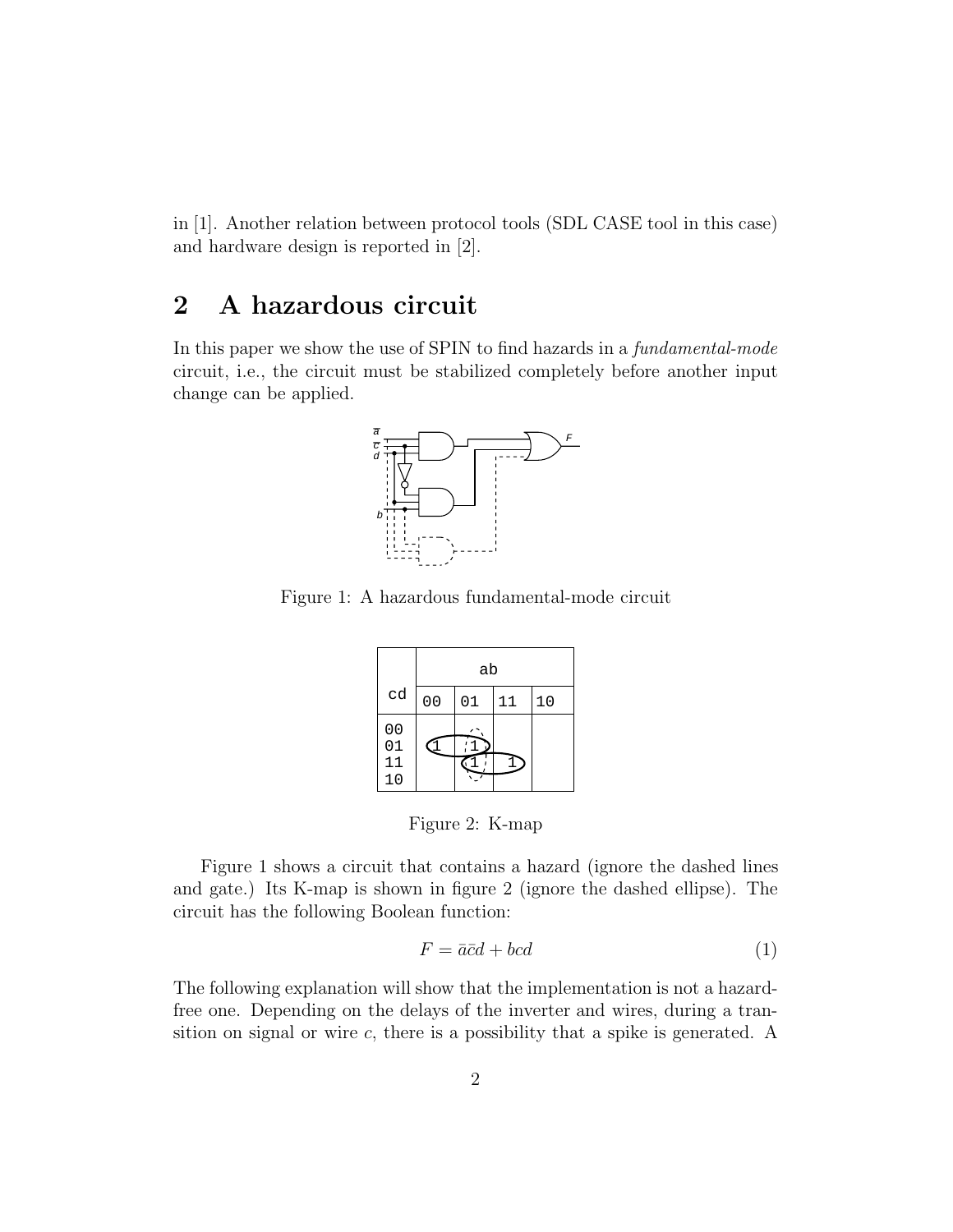possible scenario is shown in Table 1. In this situation,  $\bar{c}$  (indicated as cbar in the table) is changing from "1" to "0" while the other input signals are still constant. As shown in row 5 and 6 of Table 1, there is a momentary dip, or hazard, at the output  $(F)$ .

|                       | паныноны |              |       | 11azar dous |   | rapie |      |      |                             |
|-----------------------|----------|--------------|-------|-------------|---|-------|------|------|-----------------------------|
|                       | F        | $\mathbf{c}$ | n2    | n1          | d | b     | cbar | abar | row#                        |
|                       |          | $\cup$       | U     |             |   |       | $1*$ |      |                             |
|                       |          | 0            |       | $1*$        |   |       |      |      | $\mathcal{D}_{\mathcal{A}}$ |
| $* =$ about to change | 1        | $0^*$        |       |             |   |       |      |      | 3                           |
|                       | $1*$     |              |       | 0           |   |       |      |      |                             |
|                       |          |              | $0^*$ | 0           |   |       |      |      | 5                           |
|                       | $0^*$    |              |       |             |   |       |      |      | 6                           |
|                       |          |              |       |             |   |       |      |      | ⇁                           |

Table 1: Hazardous transitions

## **3 PROMELA model**

In this section we describe a possible PROMELA model or description of our circuit. (For a complete description of the syntax and semantics of PROMELA, we refer the reader to [3].)

```
/* declaration */
bit a, abar, b, c, cbar, d, f;
bit oldf;
bit n1, n2;
bit newp;
#define AND3(x,y,z,out) (out != (xkkyk&z)) -> out = xkkyk&z#define OR2(x, y, out) (out != (x||y)) -> out = x||y
#define OR3(x,y,z,out) (out != (x||y||z)) -> out = x||y||z#define INV(in, out) (out != (1-in)) \rightarrow out = (1-in)proctype netlist()
{
```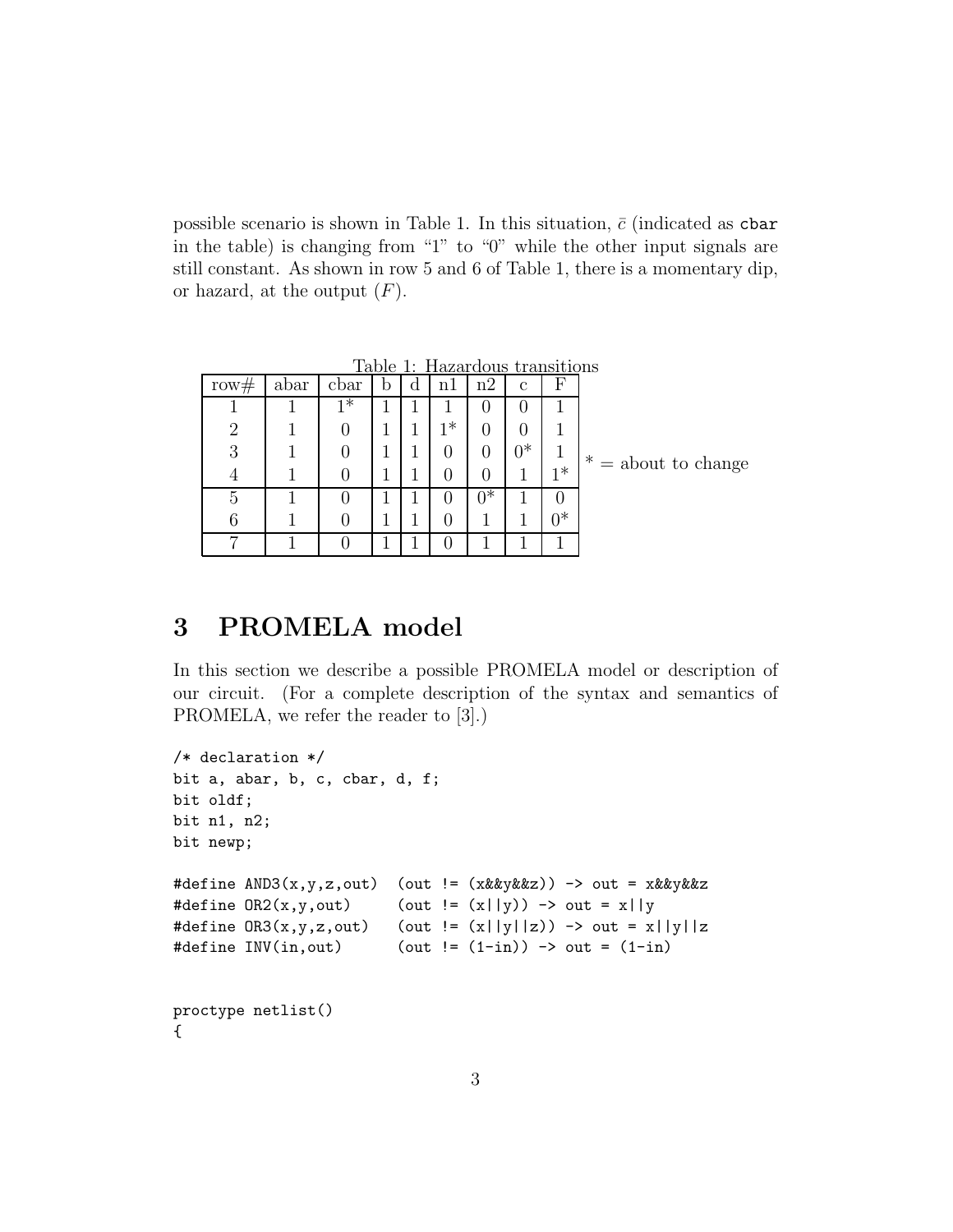```
do
   ::
      if
      :: AND3(abar, cbar, d, n1);
      :: INV(cbar, c);
      :: AND3(b, c, d, n2);
      :: OR2(n1,n2,f);
      fi;
      newp=0
  od
}
proctype stimulus()
{
   do
   :: timeout ->
      atomic {
      newp=1;
      oldf=f;
      if
      :: abar = 1-abar
      :: b = 1-b
      :: cbar = 1-cbar
      :: d = 1-d
      fi;
      }
  od
}
init
{
   atomic{abar=0; cbar=0; b=0; d=0; newp=1 };
   atomic {
      run stimulus();
      run netlist()
      }
}
never {
   do
```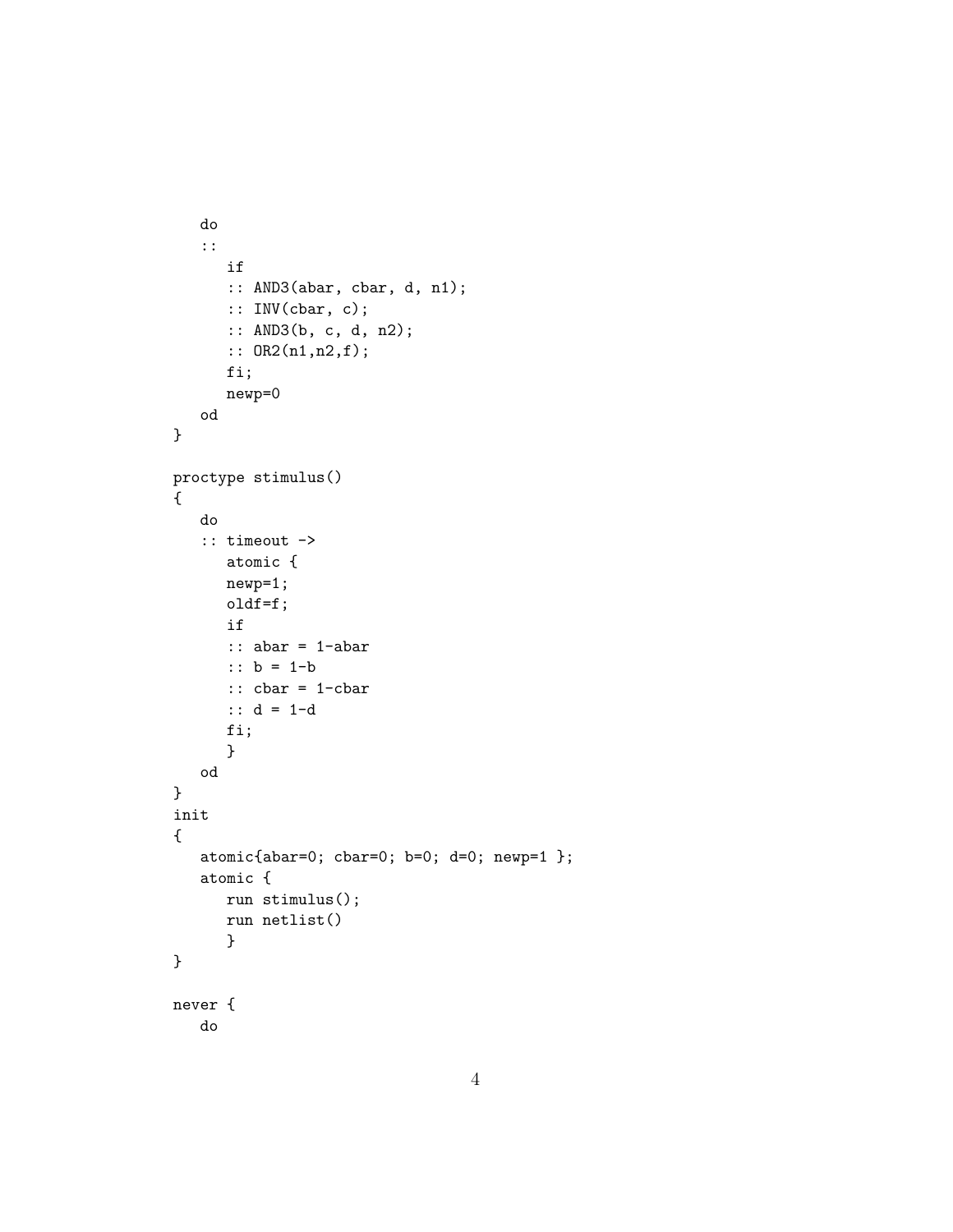```
:: skip
:: (newp==0 && oldf != f) -> break /* transition */od;
do
:: ((newp==0) && (oldf != f))
:: ((\text{newp}==0) \& (oldf == f)) \rightarrow \text{break } /* \text{ spike} / dip */od
```
}

The description is similar to a C program. It is started with a declaration and macro definitions. It is then followed by the circuit implementation, i.e., connections of the gates. This is done by using a process (indicated by the proctype keyword) called netlist() (name unimportant). Double colons (::) indicate selection and the do-od construct indicates repetition. The if-fi construct non-deterministically selects one of the selections. The netlist description indicates that on each cycle one of the gates is selected and evaluated until all gates are stable and the process is blocked.

The next description is a process called stimulus(). (Again, name is not important.) This process is started with the keyword timeout, which is set to false until there is no more action on the model, at which time it will be set to TRUE. When it is TRUE, a new pattern is applied by toggling one of the inputs (under if-fi construct.) The newp flag is set to indicate that a new input pattern has been applied at this cycle. This technique implements the fundamental mode operation of the circuit, i.e., it will wait until the circuit stabilized and then change the input(s). All processes are started in parallel in the main block indicated by the init keyword.

The last part needed is the claim or specification that we want to verify. In our particular case, we want to express the non existence of hazards by using a *claim FSM*, indicated by the **never**() keyword. It is used to expressed behavior that should not happen. The explanation of this claim FSM is as follows. The "skip" is important. If it is omitted, then the proposition that we are trying to match must match the first reachable state. This is not what we want. We want to check the correctness regardless what the initial reachable state is. At some non-deterministic time, the proposition  $((newp == 0) \& \& (oldf! = f))$  can be matched, i.e., no new input but there is a transition at the output. We then move (break) to the second do-od loop. One of two conditions may occur: a new pattern is applied (which will set  $newp = 1$ , or the output changes back  $\text{oldf} == f$  while input stays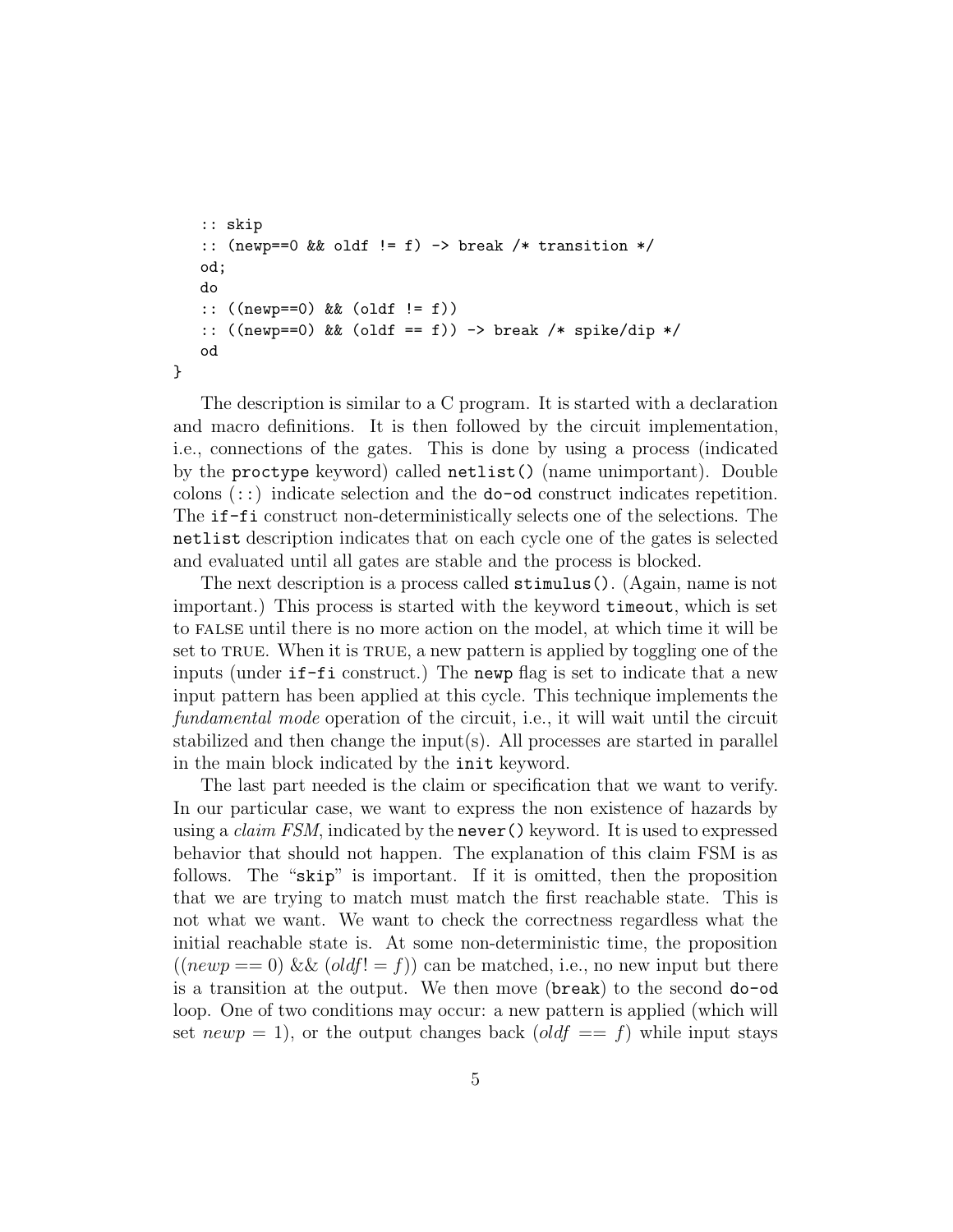the same. In the former, a new input pattern is applied, and then search through this path is truncated, i.e., the circuit does not produce a hazard. In the latter, a hazard is detected and the temporal claim is completed, which means that the never claim is matched and an incorrect behavior is detected. The above claim corresponds to the existence of a *static hazard* [4]. However, since a dynamic hazard must "pass" through a static hazard, it will also be detected.

### **4 Verification Results**

The complete model was fed to SPIN. A C file was generated, compiled, and executed on a UNIX workstation.

```
unix% spin -a hazard.spin
unix% gcc -o pan pan.c
unix% ./pan
```
The execution was terminated and a hazard was found. The final state shows the following values. (Compare these values to the last row of Table 1.)

```
n1 = 0n2 = 1-p = 0abar = 1char = 0oldf = 1 [previous value of F]
a = 0b = 1newp = 0c = 1d = 1f = 1 [value of F]
```
Readers can use SPIN to trace the execution and monitor the variables.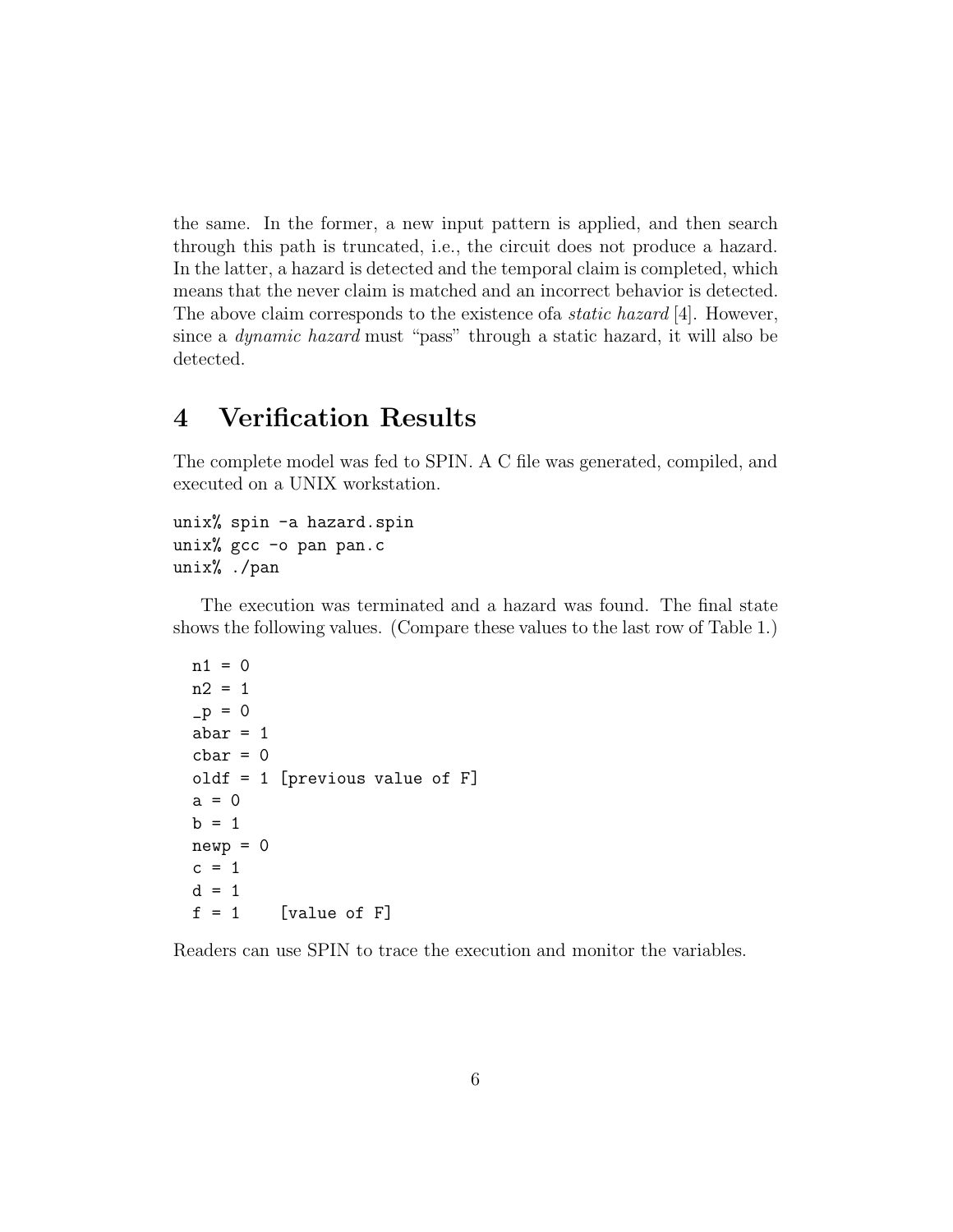### **5 Hazard Removal**

A common method to remove hazards is by adding redundant terms. In this particular circuit, we can add another term indicated by the dashed lines and gate in Figure 1. With the addition of this term, the Boolean function becomes

$$
F = \bar{a}\bar{c}d + bcd + \bar{a}bd \tag{2}
$$

This additional term corresponds to the dashed line in the K-map shown in Figure 2. It holds the output during a transition  $0 \rightarrow 1$  on wire c.

The additional term was added to the original PROMELA model and was verified with SPIN through full state space reachability analysis. No hazard was found.

### **6 Concluding Remarks**

We have illustrated the use of PROMELA to model a hardware design and SPIN to verify it. We showed a technique to implement fundamental mode operation. This approach is not limitted to PROMELA. It applies to other protocol languages (such as SDL or Lotos) and tools. This approach has been tested in the verification of asynchronous circuits [6, 7, 5].

By performing protocol verification on a hardware design, we view the design at a higher level of abstraction. This is useful for complex designs, such as in designs that use complex data structures to communicate among (sub)modules. Instead of dealing with bits-and-bytes, one can deal with abstract messages. In our opinion, this is where high-level CASE tools, such as those commonly used in the validation of computer protocols, play important roles (e.g. in visual animation or simulation and verification.) We hope to see more integration between these tools and commercial VLSI CAD tools.

### **References**

[1] D. L. Dill, A. J. Drexler, A. J. Hu, and C. H. Yang. Protocol verification as a hardware design aid. In 1992 IEEE International Conference on Computer Design, pages 522–525, 1992.